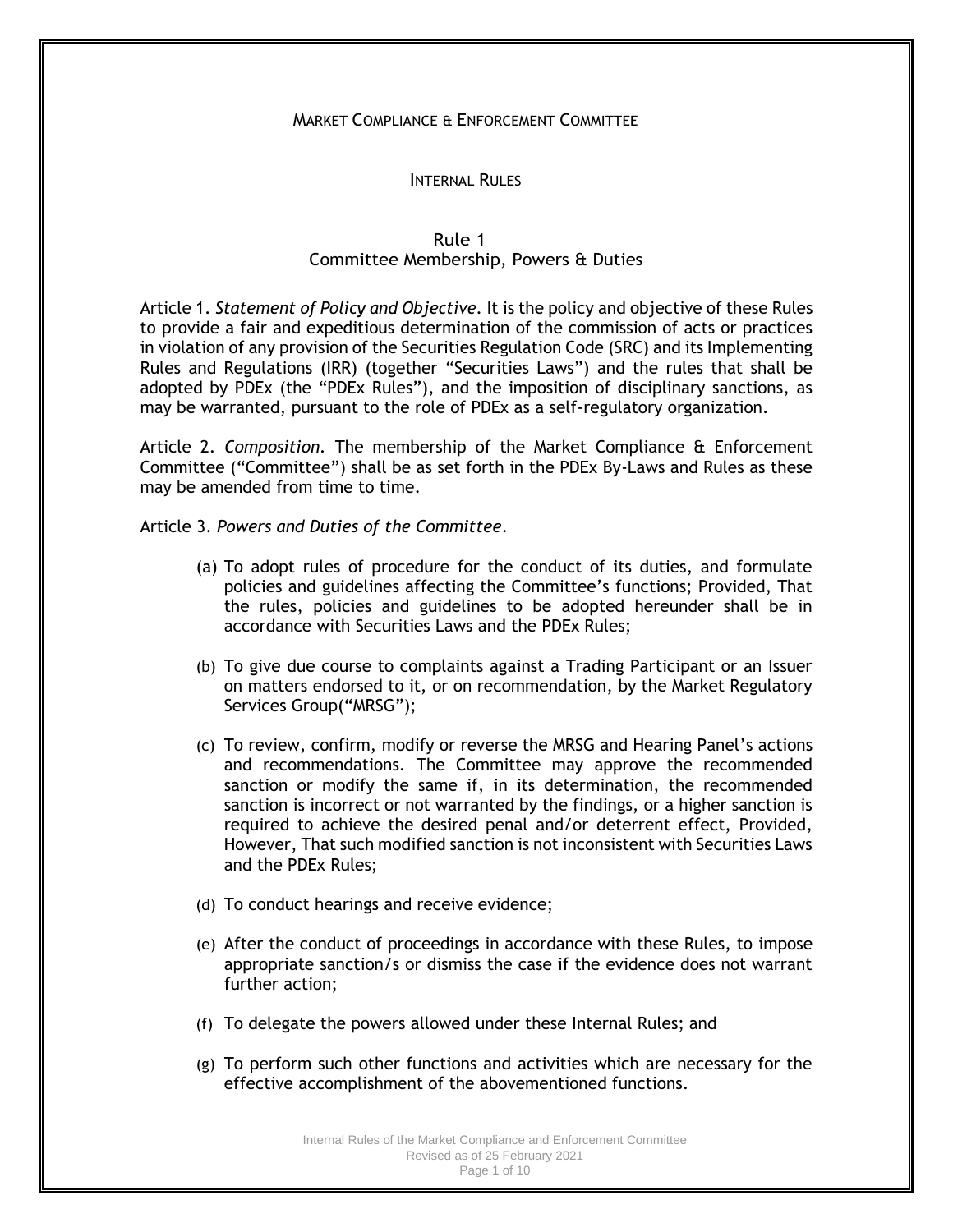Article 4. *Quorum*. The Committee shall, at all times, only act when there exists a quorum, which shall exist when a majority of its members are present. However, for purposes of hearing and receiving evidence of the respondent, the same may be performed by the Hearing Panel, upon direction of the Committee. In deciding cases, the decision of the majority of the members of the Committee shall prevail and shall be considered as the decision of the Committee.

Article 5. *Chairman.* The Chairman of the Committee shall be the Chairman of the Market Governance Board, or as PDEx By-Laws and Rules require.

- 1. *Qualifications.* The Chairman shall have such qualifications as are required under PDEx By-Laws and Rules.
- 2. *Powers and Functions.* The Chairman shall have the power and responsibility to:
	- (a) Convene the Committee in accordance with these Internal Rules;
	- (b) Constitute a Hearing Panel and delegate the powers allowed under these Internal Rules, with consent of the majority of the Committee members;
	- (c) Preside over the meetings of the Committee;
	- (d) Perform the functions of a Hearing Officer;
	- (e) Set the agenda for meetings;
	- (f) Perform such other functions as may be delegated or entrusted to him from time to time.

Article 6. *Secretary of the Committee*. The Committee shall appoint a secretary who shall perform the following functions:

- (a) Serve or cause the service of notices, orders and decisions;
- (b) Keep and maintain the minutes of the meetings and a written record of all of the Committee's proceedings;
- (c) Keep a Docket wherein shall be entered in the chronological order the cases and proceedings had thereon and a Book of Decisions which shall contain the original copy of the decisions or resolutions of the Committee in the order of their dates; and
- (d) Perform such other related functions as may be delegated or entrusted to him from time to time.

Article 7. *Cessation of Membership of Committee Members*. A Committee member who ceases to be an Independent Governor of the Market Governance Board shall cease to be a member of the Committee. He shall-be succeeded by the newly-appointed Independent Governor in the Market Governance Board.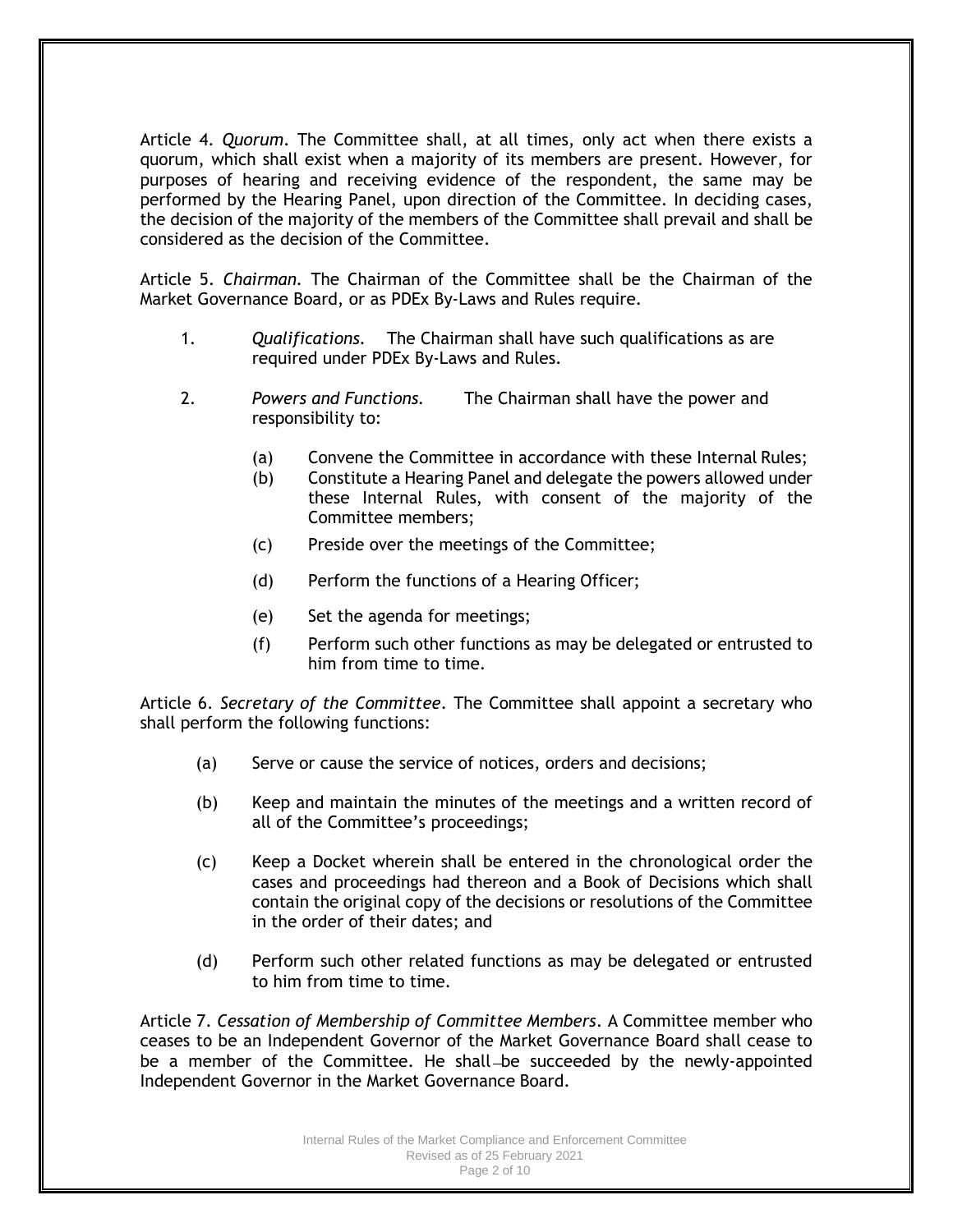Article 8. *Filling of Vacancies*. Any vacancies shall be filled under the pertinent provisions of the Internal Rules of the Market Governance Board for filling of vacancy of Independent Governors. The Independent Governor selected to fill a vacancy shall automatically fill the vacancy in the Market Compliance & Enforcement Committee.

### Rule 2

#### **MEETINGS**

Article 1. *Meetings.* The Committee shall meet at least once a month, or on call of the Chairman, by request of the Market Regulatory Services Group ("MRSG") of PDEx where the same is deemed necessary. However, a majority of all the members of the Committee may call a special meeting to discuss and decide on urgent and vital matters which need immediate action.

Article 2. *Venue*. The proceedings and meetings of the Committee shall take place in the offices of PDEx, unless otherwise indicated in the notice.

### Rule 3

#### HEARING PANEL

Article 1. *Delegation of Powers*. The Committee may delegate its functions to a Hearing Panel for purposes of hearing and receiving evidence and making a recommendation to the Committee. Nothing herein shall be construed to deprive the Committee of its powers under the By-Laws and the PDEx Rules.

Article 2. *Composition.* The Hearing Panel shall be composed of at least three (3) members of the Committee, upon appointment of the Chairman.

Article 3. *Quorum*. The presence of at least two (2) members of a Hearing Panel shall constitute a quorum. The concurrence of two (2) members of a Hearing Panel shall be necessary for the adoption of its recommendation to the Committee.

Article 4. *Tenure.* The Hearing Panel and its members shall serve as such until otherwise provided.

Article 5. *Powers and Responsibilities of the Hearing Panel*.

- 1. To send notices to parties;
- 2. To conduct clarificatory hearings in accordance with these Internal Rules;
- 3. To receive evidence and administer oaths;
- 4. To recommend to the Committee whether or not to sanction the respondent/s and the penalties to be imposed.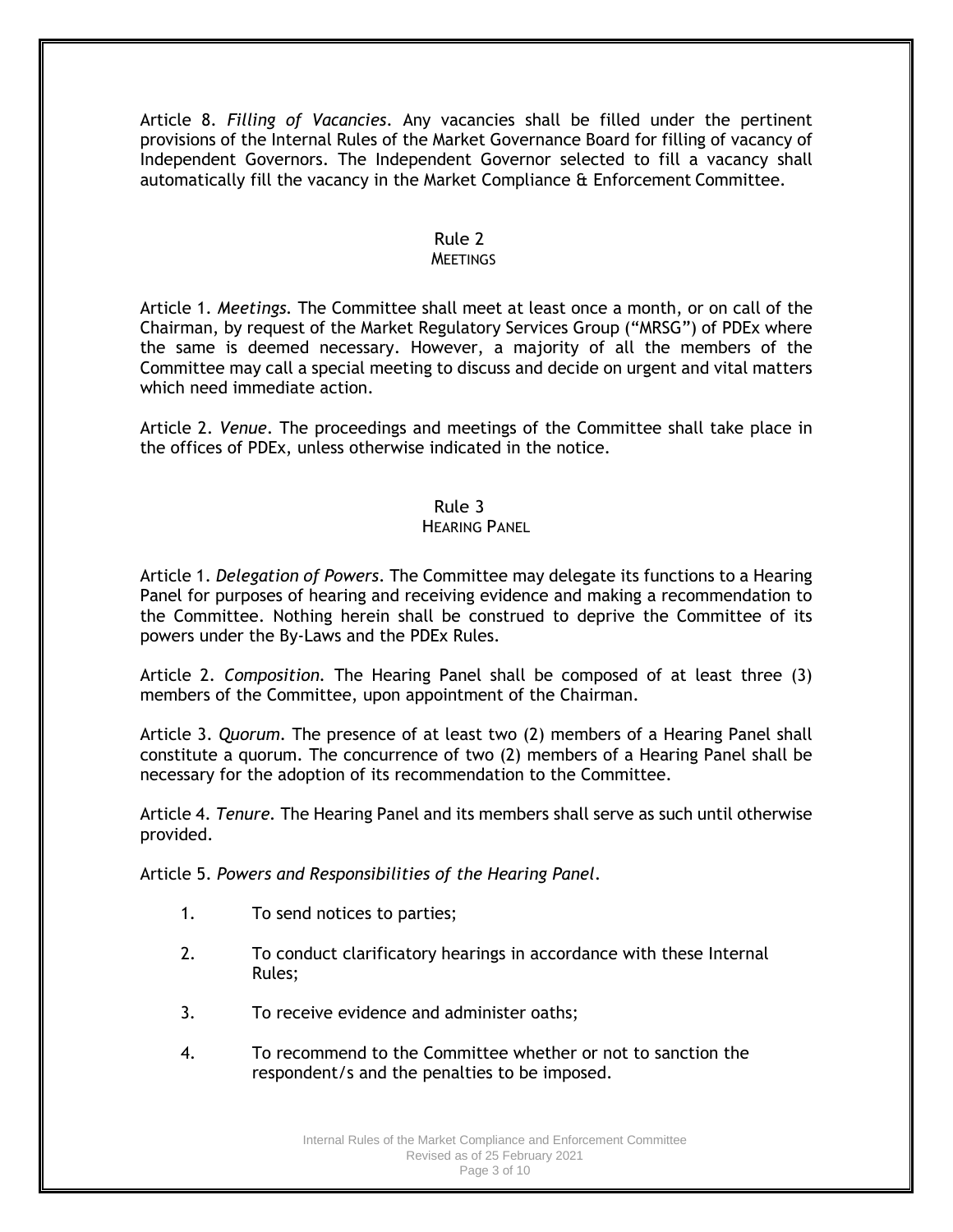- 5. The Hearing Panel shall have no power to compromise the case without the consent of the Committee by affirmative vote of a majority of its members;
- 6. To rule on propriety of reporting any matter to the appropriate regulatory bodies, in view of their jurisdiction and recommend the same for approval of the Committee; and
- 7. Such other powers as are deemed necessary and appropriate to carry their powers into effect.

Article 6. *Findings and Recommendations to the Committee.* The Hearing Panel shall conclude its proceedings and make its findings and recommendations to the Committee, stating the basis for their recommendation, and the violations found, if any.

Article 7. *Recusal*. Any member of the Hearing Panel or the Committee shall recuse himself in cases of conflict of interest.

#### Rule 4

#### Resource Persons

Article 1. *Function*. One or more Resource Persons may be appointed by the Committee to act as industry expert or legal resource persons during disciplinary proceedings as described in Rule 6 of these Rules.

Article 2. *Qualifications.* The following are the qualifications for Resource Persons:

(a) Must be a known industry expert;

(b) Must not be a member of the MRSG, the Committee or the Market Governance Board; and

(c) Must be a person of integrity and judgment.

Article 3. *The Pool of Resource Persons*. The Committee may appoint one or more Resource Persons for each proceeding, from a Pool of at least ten (10) accredited qualified persons nominated by the Trading Participants. The Committee shall accept nominations and replacements to incumbent nominees at the beginning of each year, and shall have sole discretion and authority to choose qualified nominees to admit into the Pool of Resource Persons. The Committee may appoint one or more Resource Persons for each disciplinary proceeding, provided that no person may be appointed Resource Person in a proceeding where he or she is the respondent/s or the officer or employee or associate of the respondent/s.

Article 4. *Areas of Expertise*. The Pool of Resource Persons shall be composed of industry experts in the following fields:

- (a) sales
- (b) trading
- (c) settlement
- (d) law.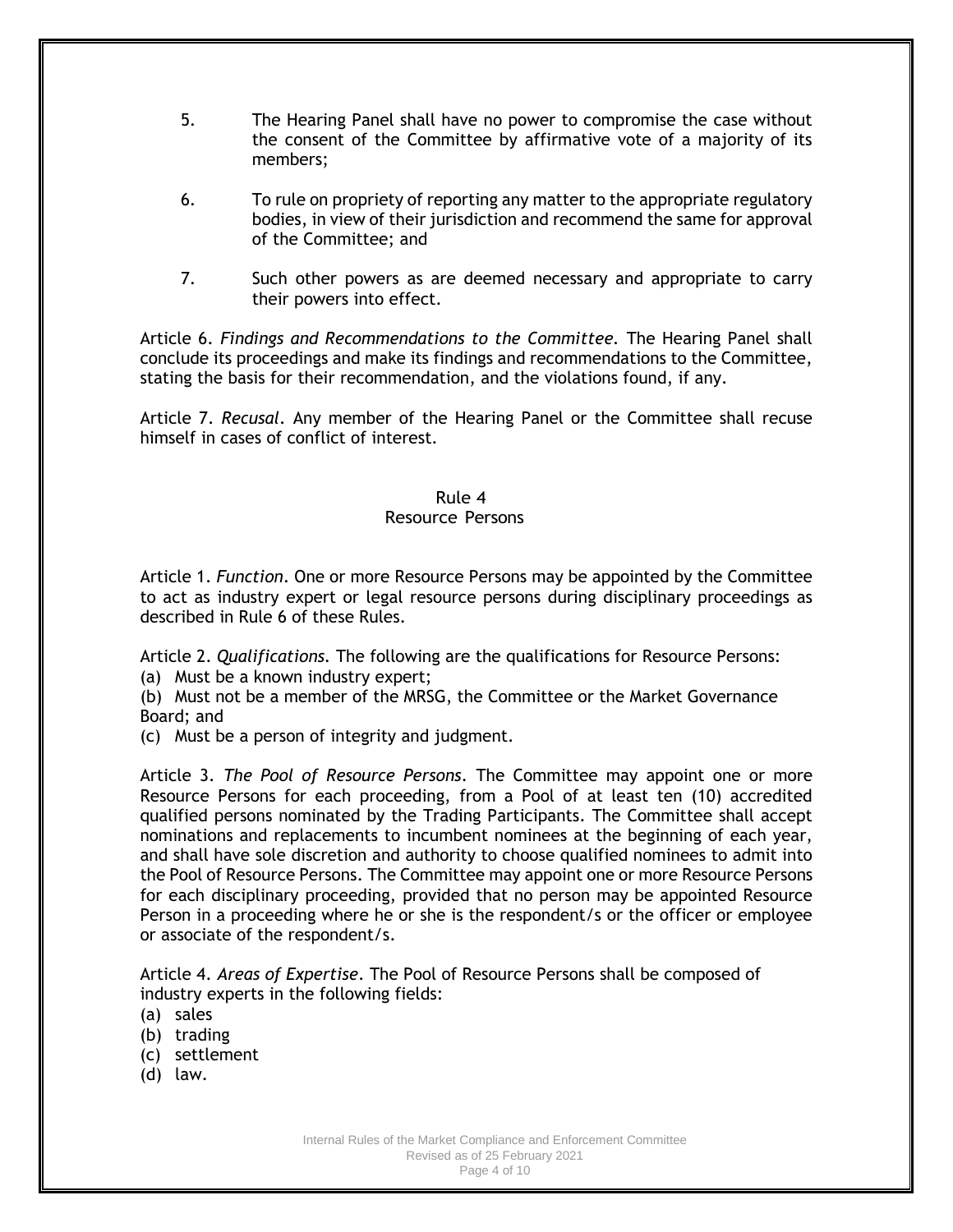Article 5. *Manner of Referral of Queries to a Resource Person*. The Resource Person shall provide the Committee or the Hearing Panel, as the case may be, with expert opinion on any matter that is relevant or material to the disciplinary proceeding. The Committee or the Hearing Panel may refer such matters by means of specific queries propounded orally or in writing to such Resource Person. Pursuant thereto, the Resource Person may, at the sole discretion of the Committee or the Hearing Panel, be furnished copies of pertinent documents, or be allowed to observe the proceedings.

Article 6. *Opinion.* The Resource Person may, *motu proprio* or upon the direction of the Committee or Hearing Panel, submit to the Committee or Hearing Panel a written Opinion setting forth therein his expert opinion or evaluation of the evidence presented, as well as his recommendation as to the disposition of the case.

#### Rule 5 DISCIPLINARY PROCEEDINGS

Article 1. *Commencement of Disciplinary Proceedings*. All disciplinary proceedings before the Committee and the Hearing Panel shall be commenced by the filing of a Charge Memorandum by the MRSG, if such a proceeding is warranted, in such form as shall be prescribed by the Committee. Such filing shall include all evidence obtained from all fact-finding efforts undertaken, and shall state the violations noted, both with respect to the PDEx Rules and the Securities Laws. The Committee shall assume jurisdiction upon receipt of the Charge Memorandum.

Article 2. *Summary Proceedings*. In cases involving Non-Posting by PDST Market-Making Bank, Non-Execution of Trades in the PDEx Trading System, Delayed Execution, Failure to Submit Associated Person's Sworn Certification, and offenses of a similar nature, respondent shall have the opportunity to respond to the charges in writing and the procedure below may be dispensed with. In such cases, the MRSG shall evaluate the respondent's response and recommend to the Committee the applicable sanction.

Article 3. *Docket Number*. All Charge Memoranda shall be numbered and docketed consecutively and entered into an appropriate docket book. Corresponding code numbers may be used for reference.

Article 4. *Duty of the Committee Upon Filing of the Charge Memorandum.* Upon the filing of the Charge Memorandum, the Committee, from a consideration of the allegations thereof, may:

- (a) dismiss the case outright if it finds the Charge Memorandum to be insufficient in form and substance; or
- (b) give due course to the Charge Memorandum and immediately direct the Secretary to serve the required notice on the respondent/s; and
- (c) if the Charge Memorandum is given due course, appoint one or more Resource Persons in accordance with Rule 4 of these Rules; or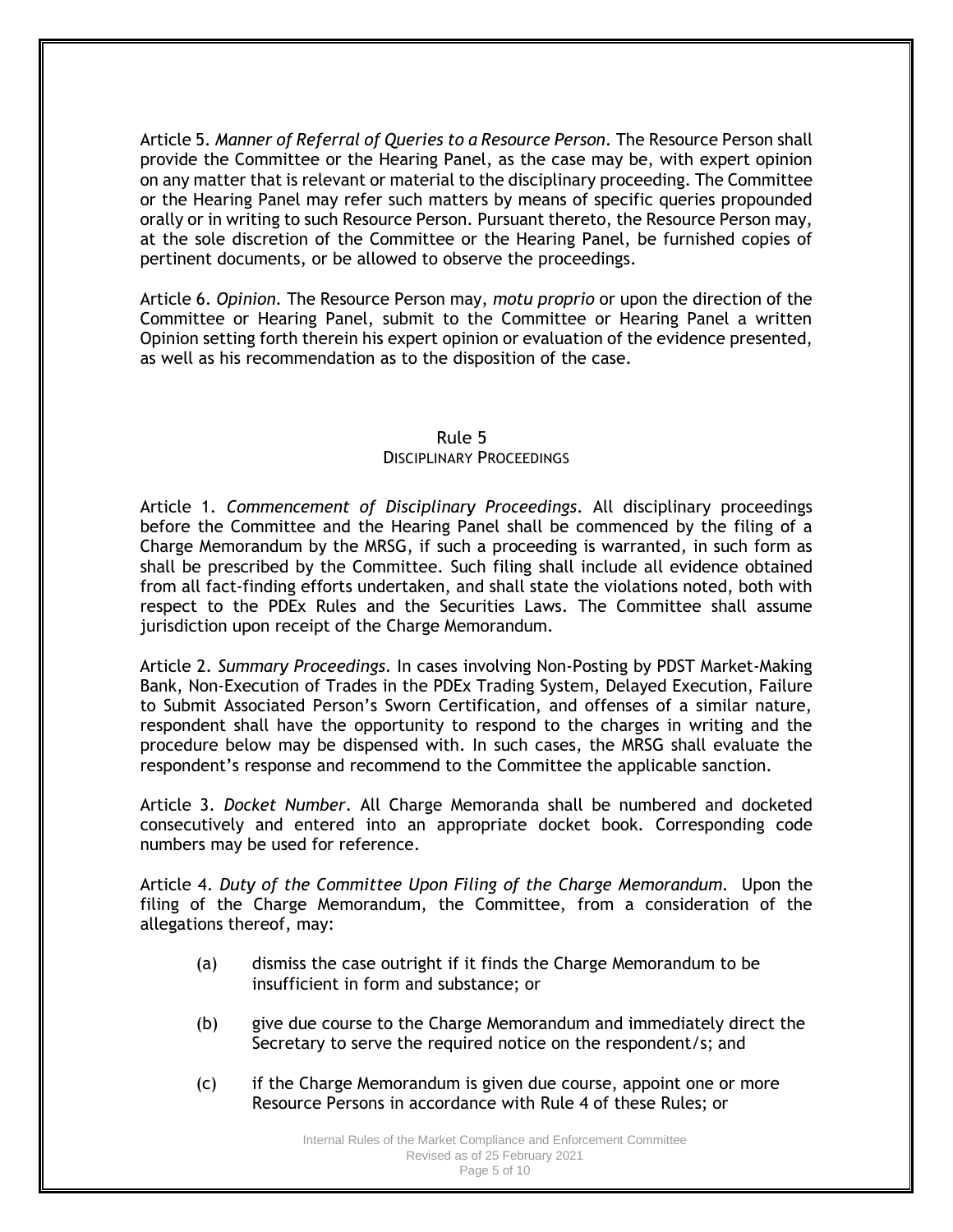(d) if the Charge Memorandum is given due course, and the charge when proven may result in the involuntary suspension or involuntary termination of an Issuer's listed or enrolled securities, act in accordance with the summary procedure under the applicable PDEx Rules.

Article 5. *Filing of Verified Comment*. The Secretary of the Committee shall serve a Notice to the respondents containing:

- (a) a brief statement of the violations charged,
- (b) a directive that the respondent/s file their verified Comment to the Charge Memorandum within ten (10) days from receipt of the Notice; and
- $(c)$  a notice that unless the respondent/s so comment/s, the Committee may, *motu proprio* or on motion of the MRSG, render a decision as warranted by the facts alleged in the Charge Memorandum. The Notice shall include a copy of the Charge Memorandum.

Article 6*. Modes of Service.* Service of the Charge Memorandum, pleadings, motions, notices, orders, judgments and other papers shall be made either personally or by registered mail. Personal service shall be deemed effected by delivering personally a copy of the papers, or by leaving the same at the respondent/s' office address during business hours with a person having charge thereof. If no person is found at respondent/s' office, or the same is not known, then by leaving the copy thereof at respondent/s' last place of residence as reflected in PDEx records with a person of sufficient age and discretion then residing thereat. Service by registered mail shall be made by depositing a copy in the post office, in a sealed envelope, plainly addressed to the respondent/s at the aforesaid office address, if known, or otherwise at respondent/s' place of residence.

Article 7. *Respondent's Comment to the Charge Memorandum*. Within ten (10) days from service of the Notice, the respondent/s' shall file with the Committee its verified Comment on the Charge Memorandum, in five (5) legible copies, and serve a copy thereof on the MRSG. The verified Comment shall include all supporting documents relied on by the respondent/s in the Comment and affidavits in support of its allegations. The verified Comment shall indicate specifically which assertions of fact and charges in the Charge Memorandum are denied and which are admitted; and shall also contain any specific facts in contradiction of the charges and any affirmative defenses. A general denial without more shall not be deemed to satisfy this requirement. Any assertions of fact not specifically denied in the verified Comment may be deemed admitted and failure to file a Comment in the form prescribed herein may be deemed an admission of any facts asserted in the Charge Memorandum.

Article 8*. Affidavits*. The affidavits required to be submitted under these Rules shall state only facts of personal knowledge to the affiants that are admissible in evidence, and shall show their competence to testify to the matters stated therein. A violation of this requirement may subject the party or the counsel who submits the same, to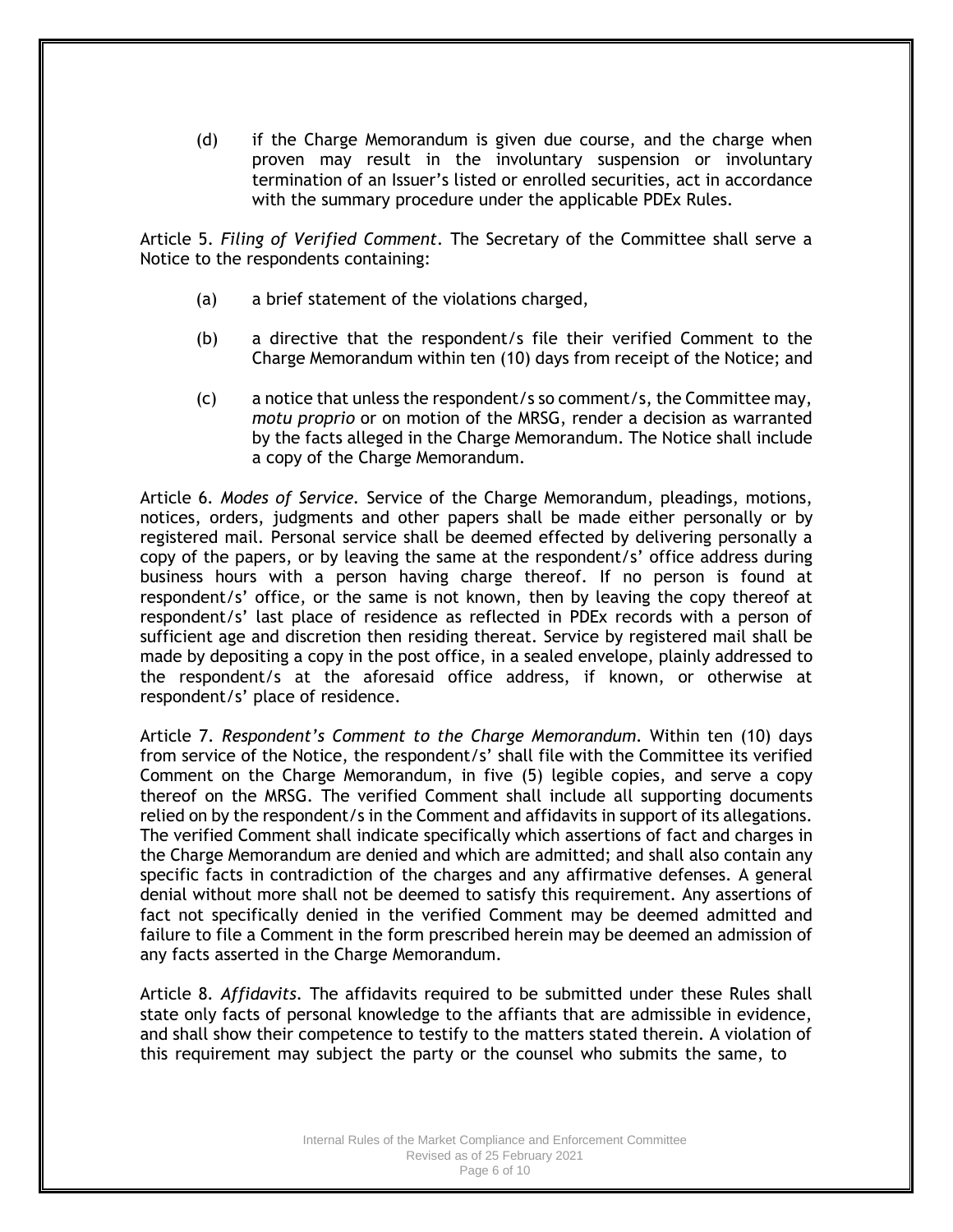disciplinary action, and shall be cause to expunge the inadmissible affidavit or portion thereof from the record.

Article 9*. Respondent's Failure to File a Verified Comment.* Should the respondent/s fail to file a verified Comment, the Committee may, *motu proprio* or on motion of the MRSG, render a decision as warranted by the facts alleged in the Charge Memorandum.

Article 10. *Respondent's Admission of the Facts Charged*. Should the respondent admit in its verified Comment the facts charged in the Charge Memorandum, the case shall proceed in accordance with the immediately preceding article.

Article 11. *Notice of Preliminary Conference*. Not later than ten (10) days after the verified Comment is filed, the Secretary of the Committee shall serve on the respondent/s and the MRSG a notice, setting the case for preliminary conference. The failure of a sole respondent to appear shall be cause to allow the Committee to proceed in accordance with Article 8 hereof; however this rule shall not apply where one (1) or more respondents of a common Charge Memorandum who had pleaded a common defense shall appear at the preliminary conference.

Article 12. *Preliminary Conference*. In cases where there is no default under the preceding provision, the respondent/s, by appearance of its/their designated representatives, shall participate in a preliminary conference on such date and at such place as specified in the Notice. Matters to be resolved during the preliminary conference shall be at least the following:

- 1. The possibility of a settlement in accordance with these Internal Rules;
- 2. The simplification of the issues;
- 3. The necessity or desirability of amendments to the pleadings;
- 4. The possibility of obtaining stipulations or admissions of facts and of documents to avoid unnecessary proof;
- 5. The limitation of the number of witnesses and a brief statement of their testimony; and
- 6. Such other matters as may aid in the prompt disposition of the action.

Article 13. *Record of Preliminary Conference.* Within five (5) days after the termination of the preliminary conference, the Committee shall issue an order stating the matters taken up therein, which includes the following:

- (a) The terms of any amicable settlement entered into;
- (b) Stipulations or admissions entered into by the parties;
- (c) Whether, on the basis of the pleadings, stipulations and admissions, a decision may be rendered without need of further proceedings, in which event a decision shall be rendered within fifteen (15) days therefrom;
- (d) Material facts which remain controverted; and
- (e) Other matters intended to expedite the disposition of the case.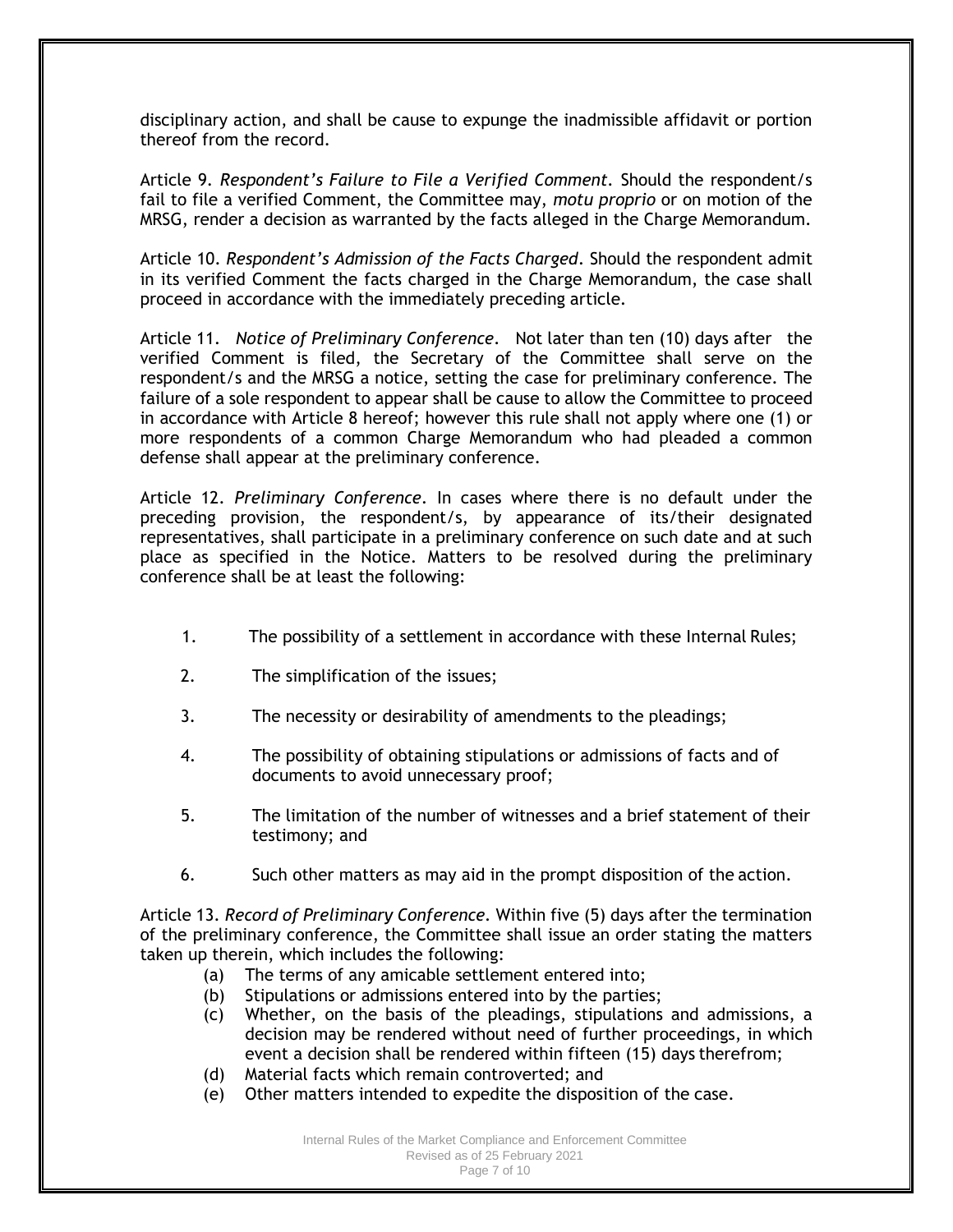Article 14. *Position Papers*. Within fifteen (15) days from receipt of the order mentioned in the next preceding section, the parties shall submit their verified position papers, setting forth the facts and the law relied upon by them.

Article 15. *Decision; Hearing, when ordered.* Should the Committee find, upon a consideration of the documents and evidence filed by the MRSG and the respondent/s, and position papers filed by the parties, that a decision may be rendered thereon without need of a formal hearing, it may proceed to render decision not later than fifteen (15) days from submission of the position papers of the parties. In cases where the Committee deems it necessary to hold a hearing to clarify specific factual matters before rendering decision, the Committee may direct the Hearing Panel to set the case for hearing for the purpose, and the hearing shall be conducted by the Hearing Panel. At such hearing, witnesses whose affidavits were previously submitted may be asked clarificatory questions. The order setting the case for hearing shall specify the witnesses who will be called to testify and the matters on which their examination will deal.

Article 16. *Hearing and Decision.* In cases where a hearing is ordered, the same must be finished on the same date set therefor, insofar as practicable. Extensions of this period shall be allowed at the sole discretion of the Committee or the Hearing Panel, as the case may be; Provided, that the hearings shall be concluded within 30 days from the first hearing, after which no further reception of evidence shall be allowed.

Article 17. *Endorsement of Matters to Regulators*. Whenever necessary or appropriate, especially in a case where PDEx does not have the authority to take disciplinary action against the parties to the case, the Committee shall cause the endorsement of the case to the Commission with the relevant findings, recommendations and/or conclusions of the MRSG for appropriate action by the Commission. Such endorsement shall be effected upon the affirmative vote of the Committee.

Article 18. *Compromises*. Any case that may be subject of a settlement offer under the SRC, may be compromised under the following conditions:

- (a) Any acceptance of a settlement offer shall be with the consent of the Committee;
- (b) The settlement offer is within the parameters acceptable to the Commission; and
- (c) Such other conditions as may be imposed by the Committee.

Article 19. *Hearing Panel's Determination.* After hearing all the witnesses and considering all the evidence, the Hearing Panel shall determine whether the respondent is guilty of the charges, make the proper recommendation and elevate the matter for the determination of the Committee.

Article 20*. Decision*. The Committee shall decide the cases before it based on the evidence presented or gathered in the course of the examination and/or investigation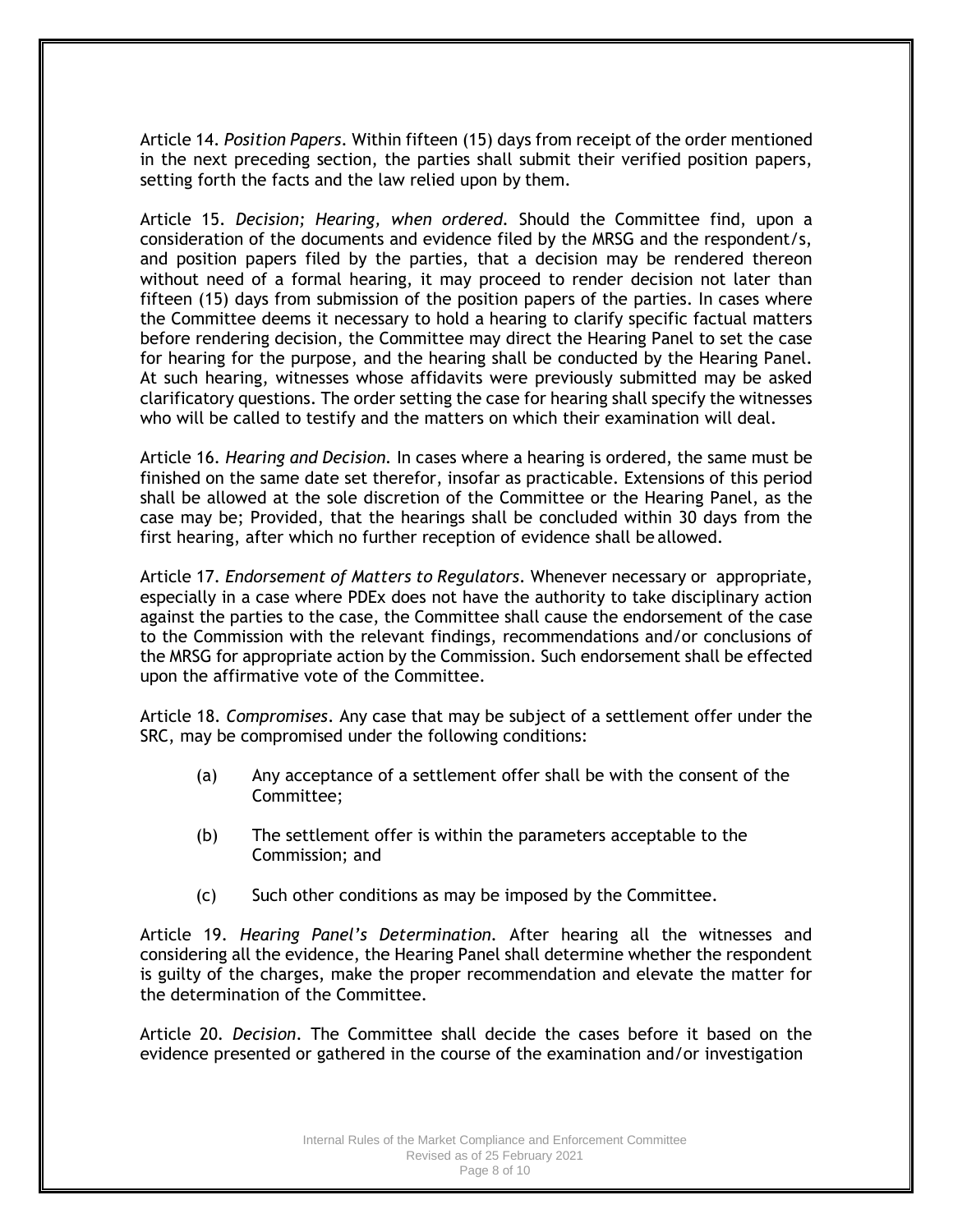and found in the disciplinary proceedings conducted under these Internal Rules. The Committee shall weigh evidence for or against a party in accordance with the rule on substantial evidence in administrative investigations. Substantial evidence shall mean such relevant evidence as a reasonable mind might accept as adequate to support a conclusion. The Committee shall resolve each case in writing, stating in the decision the basis therefor, providing copies thereof to the Commission, the MRSG, and the respondent/s to the case.

Article 21. *Confidentiality of Information.* Unless required by law or the relevant authorities, the MRSG and/or the Committee shall not disclose to persons not parties to the case or not members or representatives of the Commission or the Committee any information, which MRSG and/or the Committee receives, gathers or otherwise acquires in the course of its examination, investigation and resolution of the case. Nothing herein shall preclude the MRSG and/or the Committee to allow PDEx to release information of a summary nature to the public, where the same does not identify the parties involved.

Article 22. *Committee Action.* In the disposition of cases, the Committee may take any or all of the following actions:

- (a) Immediately impose sanctions on the party found to be in violation pursuant to pertinent PDEx Rules;
- (b) Give the relevant party time to take all actions necessary to ensure full compliance with pertinent rules and regulations of the Commission and PDEx or directives of the MRSG or the Committee; and
- (c) Resolve the case in a manner that the Committee may deem equitable and appropriate under the circumstances.

Article 23. *Motion for Reconsideration*. An aggrieved party may move only once for reconsideration of the decision by filing with the Committee, through the MRSG a written motion stating the grounds therefor within a non-extendible period of fifteen (15) calendar days from receipt by the aggrieved party of the decision.

Article 24. *Decisions Executory*. All Committee decisions shall be immediately executory: (a) upon the lapse of the period to file a motion for reconsideration without a party filing a motion for reconsideration; or (b) upon resolution by the Committee of the motion for reconsideration filed by a party. An appeal by an aggrieved party of a decision of the Committee to the Commission shall not stay the execution of the decision unless the Commission restrains or enjoins the same.

Article 25. *Appeals*. An aggrieved party may appeal the case to the Commission in accordance with the Commission's rules pertinent thereto.

Article 26. *Regular Submission of Decisions/Reports to Commission.* The Committee, through the MRSG, shall submit to the Commission's Market Regulation Department a monthly report on the matters taken up, resolved and decided by the Committee under these Internal Rules, in accordance with the requirements of Securities Laws.